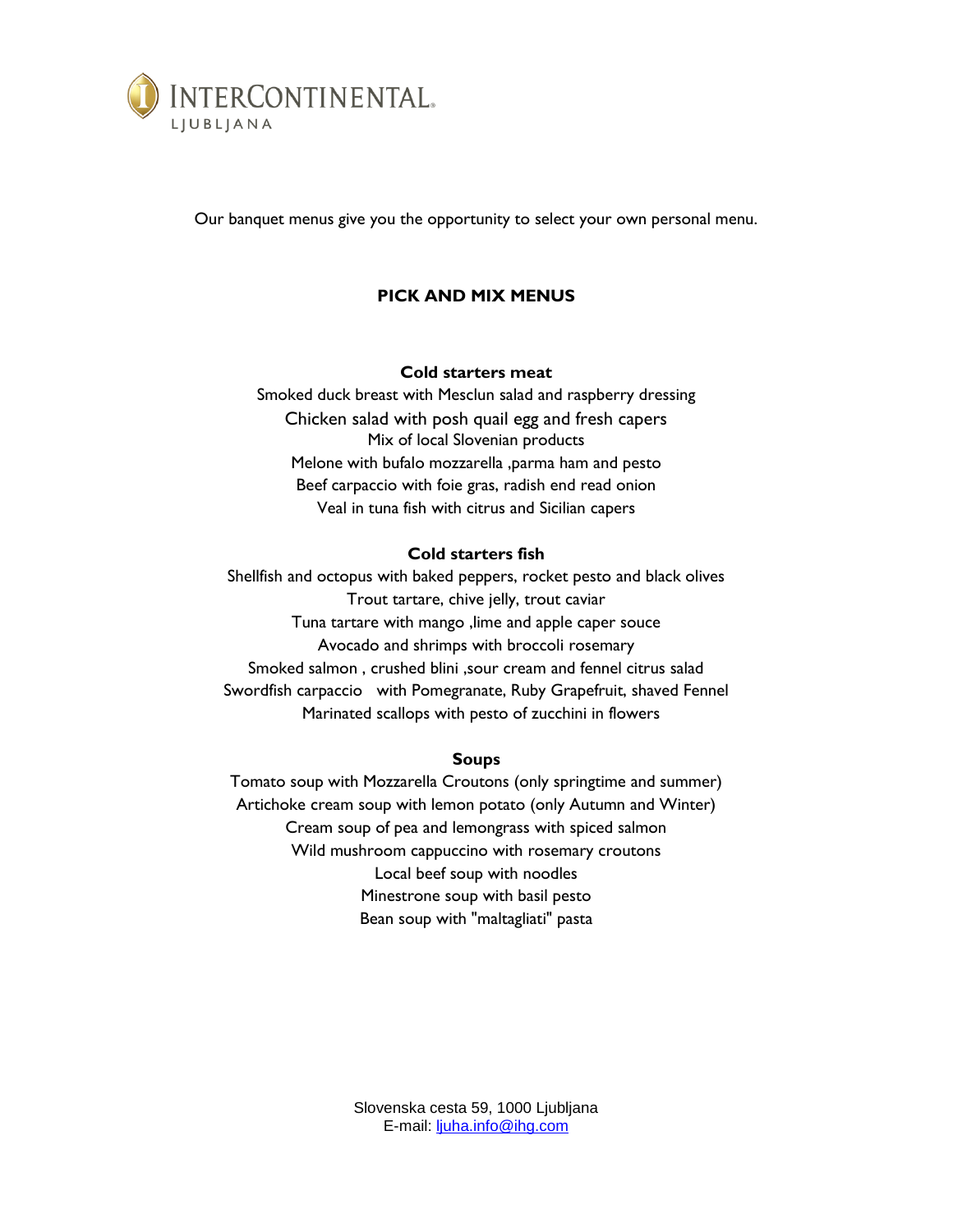

#### **Hot starters meat**

Pan roasted quail breast, celery root puree and prosciutto Duck and wild mushroom risotto with an orange ginger sauce Creamy Parmesan Chicken Tortellini with bacon and spinach Fusilli pasta with "kranjska kobasica " and broccoli Lamb cannelloni with mint and pea Handmade tortellini filled with white meats and parmesan cheese

#### **Hot starters fish**

Crab and Prawn Ravioli in seafood bisque Smoked eel Risotto with herbs and almonds Cuttlefish black risotto, roasted tomato end coriander Penne pasta with salmon, capers, zucchini and dill Warm octopus with potatoes foam and olives

#### **Main courses meat**

Slow cook veal cutlet with truffle mashed potatoes, ham Parma and thyme Duck breast, duck rillettes, braised fennel and pearl onions and pink peppercorn sauce Roasted beef tenderloin and foie gras with citrus, asparagus and carrot salad Chicken breast with lemon capers, artichokes and green olives Slow Roasted Pork Shoulder oven baked potatoes and honey mustard (SLO) Roasted lamb shoulder with pink pepper and watercress salad

#### **Main courses fish**

Crusted salmon with leek pure, lemon cream and spiced carrots Sea bass with prawn tortellini, fennel purée and mint-pea soup Grilled tuna steak with citrus avocado, spinach, radish and quinoa Smoked trout fillet, potato and rocket-ravioli Pan-fried octopus with chorizo, almond cream and cilantro Tuna "Milanese" with lemon dressing and oregano

#### **Cold starters vegetable**

Goat cream cheese terrine, tomatoes, rocket salad - pesto Spinach and artichoke salad with strawberries and parmesan Organic mixed green salad with, pineapple and pine nuts Radicchio with Granny Smith apples and mozzarella Burrata cheese with broccoli black olives and crispy bread

> Slovenska cesta 59, 1000 Ljubljana E-mail: [ljuha.info@ihg.com](mailto:ljuha.info@ihg.com)